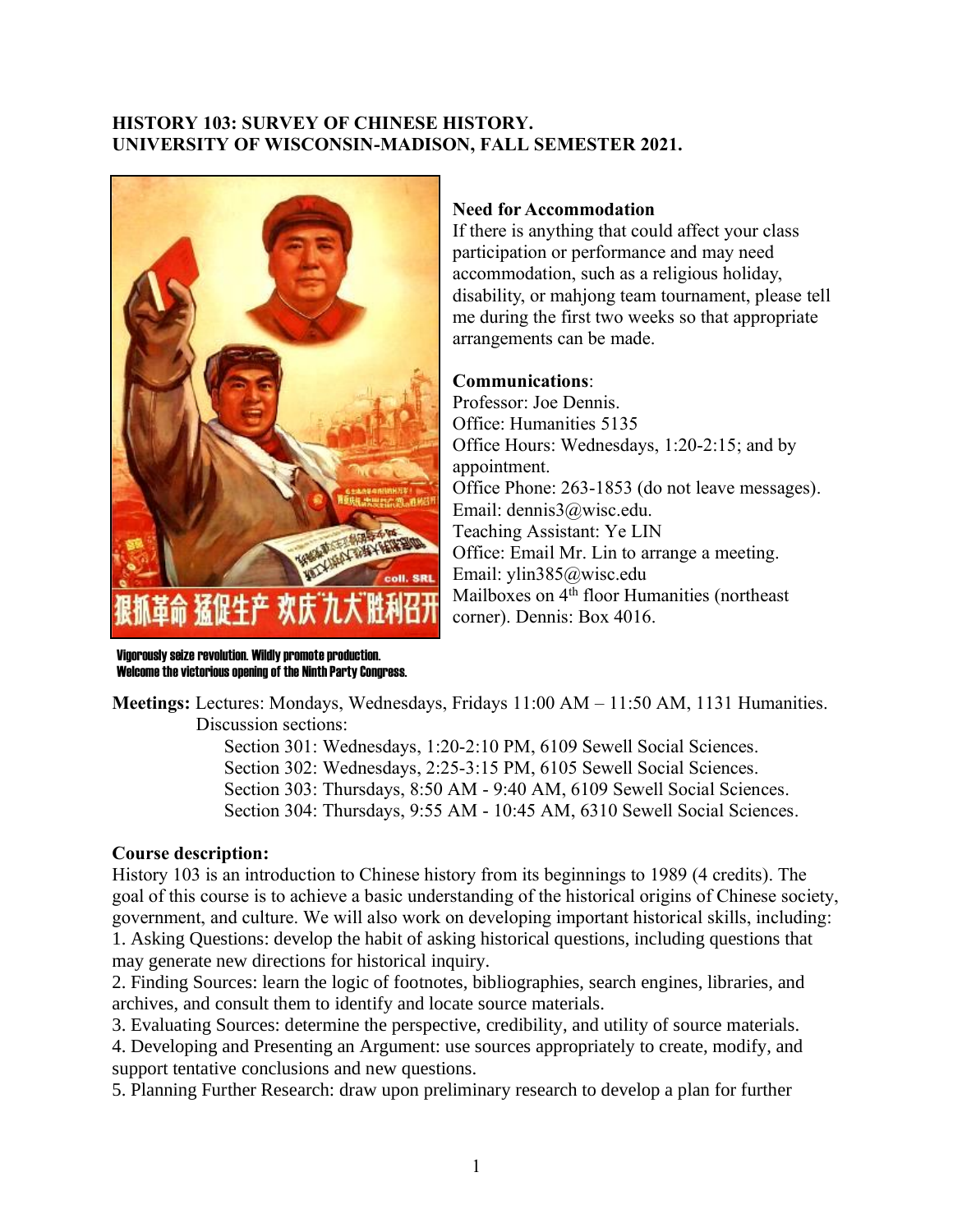#### investigation.

6. Communicating Findings Effectively**:** make formal and informal, written and oral presentations tailored to specific audiences.

No Chinese language skills are necessary, however, if you can read Chinese and wish to use Chinese sources in your paper you may.

**COVID Policies: If you are not willing to fully comply with the University's COVID mitigation policies, drop the class now**. We have about 80 students in a room with no windows in a decrepit building with a lousy HVAC system. According to recent notices from administrators, only 90% of students are vaccinated. Thus, if our class is typical, we would have around eight unvaccinated students. Also, vaccinated people can still transmit the virus if they have a breakthrough case. Thus we all must still wear masks.

If you feel sick, test positive, or are quarantined due to a close contact who tests positive, don't come to class. Let Professor Dennis or Mr. Lin know as soon as possible so that we can work out how to deal with missed classes.

**Readings:** The following required books are available in the University Bookstore. Additional readings will be available electronically, or on reserve.

Tanner, Harold. *China: A History*. Hackett Publishing. (2009). This can be bought as either a single volume or two volumes. The page numbers on the schedule are keyed to the one-volume edition that is for sale in the University Bookstore.

[Gardner](http://www.amazon.com/s/ref=ntt_athr_dp_sr_1?_encoding=UTF8&field-author=Daniel%20K.%20Gardner&search-alias=books&sort=relevancerank), Daniel K. *The Four Books: The Basic Teachings of the Later Confucian Tradition.*  Hackett Publishing. (2007).

Liang Heng and Judith Shapiro. *Son of the Revolution.*

# **Schedule: (R=Thursday).**

Monday, Wednesday, and Friday classes will be mostly lecture, but we will also have discussions and other activities. **Please complete the assigned readings before coming to class on the listed day. Some days we will have short quizzes on the readings for that day.** The schedule may be adjusted as the semester progresses. Abbreviations: FB=*Four Books*, CAH=*China: A History*, SOR=*Son of the Revolution*.

### **Week 1**

W Sep 8 Introductions, class information. Hand out Map Quiz preparation sheet. Discuss how to take notes and do well in a history class.

W/R Sep 8/9 Discussion section: Make map quiz prep groups. Work on learning the map. F Sep 10 Lecture: Regional Geography and Language. Read before class: CAH, ix-14 (be sure to read the prefatory materials as well as the main text).

# **Week 2**

M Sep 13 Read before class: CAH, 14-30. Lecture: Origins of Chinese Civilization.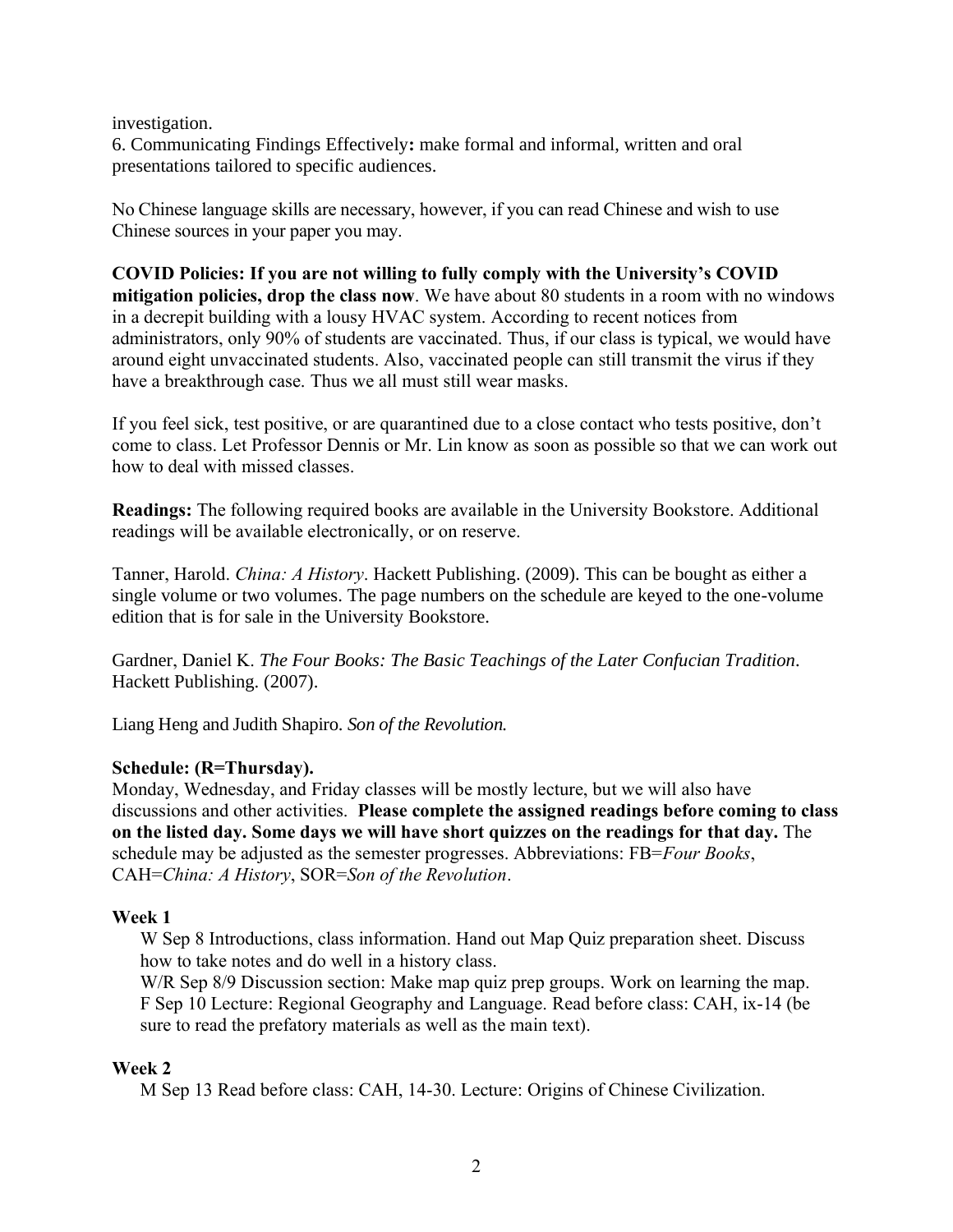W Sep 15 Read before class: CAH, 31-46. Lecture: Early States: Shang.

W/R Sep 15/16 Discussion section: **MAP QUIZ** followed by discussion of readings through CAH, page 46. Sign up to lead discussion.

F Sep 17 Read before class: CAH, 46-58. Lecture: Early States: Western Zhou.

#### **Week 3**

M Sep 20 Read before class: CAH, 59-78. Lecture: Early States: Eastern Zhou. Discuss in class selections from *Art of War*.

W Sep 22 Read before class: FB Intro. and 11-49. Lecture: Confucianism. Hand out debate assignment.

W/R Sep 22/23 Discussion section: Discuss: CAH, 46-79. FB Intro. and 11-49. Mr. Lin will talk about the Mid-Autumn festival, which was September 21.

F Sep 24 **Read before class:** FB**,** 50-77, plus paragraph 29 (pp. 84-85), para. 42 (p. 96). **Readings Quiz on** FB up to page 77, plus paragraph 29 (pp. 84-85), para. 42 (p. 96).

#### **Week 4**

M Sep 27 Lecture: Daoism. Discuss passages in class. By Tuesday, Sept. 28 at 7:00 p.m., post one question you have on anything related to the class on our class Canvas website "Discussion," tab, "Questions for Professor Dennis to Answer in Class on September 28 and 30. Professor Dennis will read through them on Tuesday night.

W Sep 29 Read before class: "Landers, James. Han Fei's Legalism" (on Canvas in "Files") and CAH, 78-81. **Readings Quiz on readings for today's class**. Lecture: Legalism. W/R Sep 29/30 Discussion section: Prepare for next week's debate.

F Oct 1 Read before class: CAH, 83-92. Lecture: China's first unification: Qin.

#### **Week** 5

M Oct 4 Video on Chinese holidays. Catch up on things we did not get to.

W Oct 6 Debate in class.

W/R Oct 6/Oct 7 Discussion section: Work on the Debate Assignment write-up**.**

F Oct 8 **Debate Assignment write-up due by noon on Canvas, "Assignments."** Read before class: CAH, 92-130. Lecture: Han dynasty.

#### **Week 6**

M Oct 11 Read before class: CAH, 135-162. Lecture: The period of disunion and the coming of Buddhism. Hand out Museum Field Trip Assignment.

W Oct 13 Museum field trip. Meet in the Chazen Museum, the gallery on the second floor with the Buddhist sculptures.

W/R Oct 13/Oct 14 Discussion section: Discuss CAH, 92-162.

F Oct 15 Read before class: CAH, 162-178. Lecture: China's second unification.

#### **Week 7**

M Oct 18 Read before class: CAH, 178-200. Lecture: Tang China. Video on marriage.

W Oct 20 Read before class: CAH, 201-234. Lecture: Song China.

W/R Oct 20/Oct 21 Discussion section: **Museum field trip report due in Section**. Pick best drawings. Discuss CAH 178-234 and review for next week's examination. By Thursday, Oct. 21 at 7:00 p.m., post on Canvas, ("Discussion," "Questions for Professor Dennis to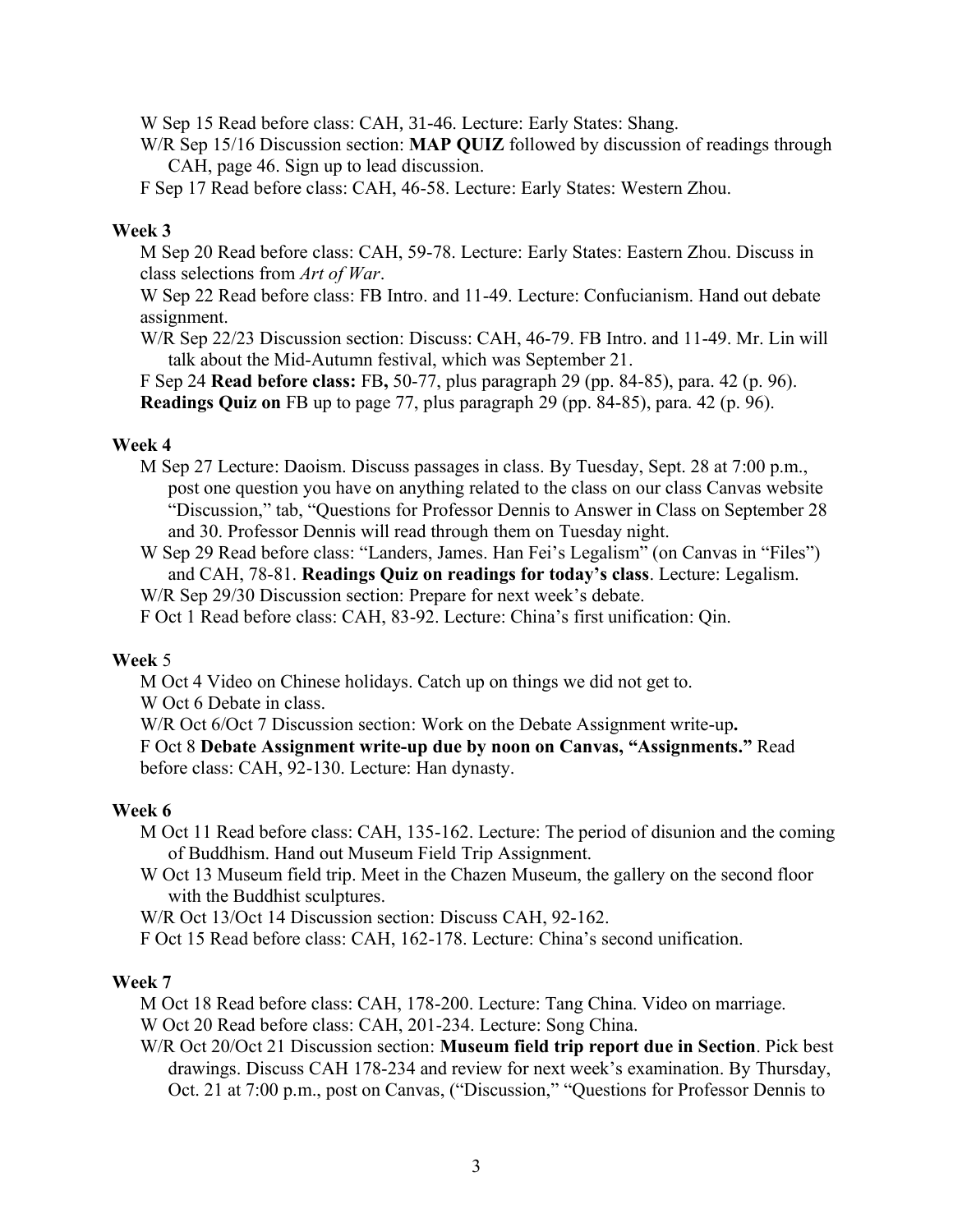Answer in Class on October 22") one question you have on anything related to the class. Professor Dennis will read through them on Thursday night and answer as many as possible on Friday.

F Oct 22 Read before class: CAH, 239-255. Lecture: The Mongols and Yuan Dynasty. Professor Dennis answers questions from Discussion board.

#### **Week 8**

M Oct 25 Read before class: CAH, 256-273. Discussion of the Mongols and Yuan Dynasty readings.

### W Oct 27 **First Exam.**

W/R Oct 27/Oct 28 Discussion section: Discuss how to do the *Pearl-Sewn Shirt* assignment (download it from Canvas). Discuss how to generate historical questions, then brainstorm potential paper topics. The class is half-over, so you should be thinking about potential topics.

F Oct 29 Read before class: CAH, 281-306. Lecture: Ming China.

#### **Week 9**

M Nov 1 Read before class: CAH, 310-335. Lecture: Ming China, continued.

- W Nov 3 Hand out final paper assignment. Discuss the nature of history papers, how to get started, how our library works, etc.
- W/R Nov 3/Nov 4 Discussion section: *Pearl-Sewn Shirt* **assignment due**. Discuss it in section.

Discuss: CAH, 281-335.

F Nov 5 Lecture: Early Contact with Europe.

#### **Week 10**

M Nov 8 Read before class: CAH, 340-375. Lecture: Qing Overview.

W Nov 10 Read before class: CAH, 379-386. Lecture: Opium War.

W/R Nov 10/ Nov 11 Discussion section: Discuss readings

F Nov 12 Library day. Go to Memorial Library to look for sources for your papers. Mr. Lin will reserve one of the group meeting rooms in the library and sit there to answer questions that come up. Afterwards, in one paragraph write about what you found and problems you encountered. Post results in Canvas, "Assignments," "Library Day Paragraphs," by Saturday at 11:59 p.m.

#### **Week 11**

M Nov 15 Read before class: CAH, 386-394. Lecture: Qing Rebellions. W Nov 17 Read before class: CAH, 394-399. Lecture: Self-strengthening. W/R Nov 17/ Nov 18 Discussion section: Discuss CAH, 386-399. F Nov 19 Read before class: CAH, 399-412. Lecture: Intensification of Imperialism.

### **Week 12**

M Nov 22 Read before class: CAH, 419-425. Lecture: Qing Collapse. W Nov 24. Video: *China in Revolution*. **NO SECTIONS THIS WEEK, THANKSGIVING BREAK** F Nov 26 **NO CLASS, THANKSGIVING**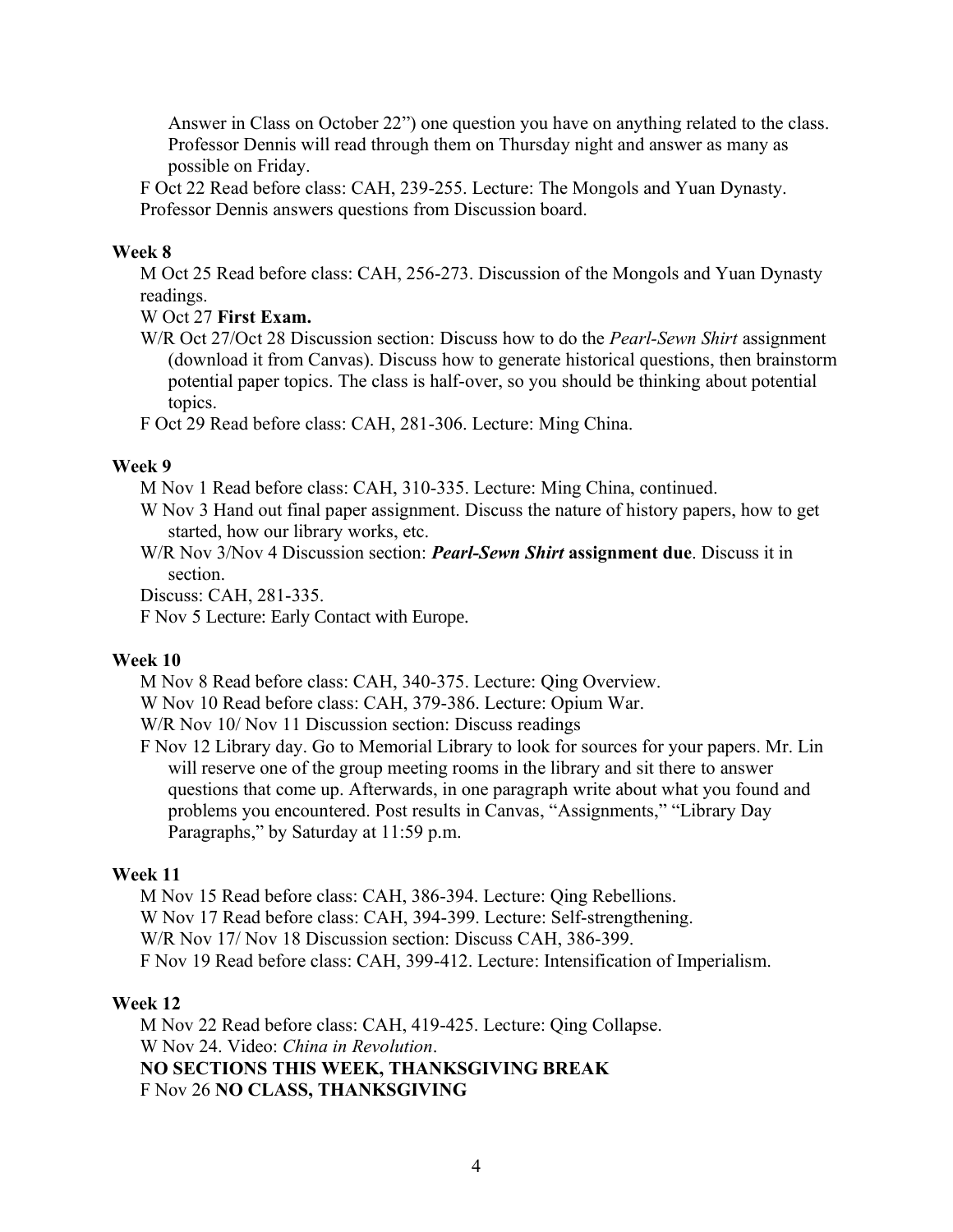# **Week 13**

- M Nov 29 History skills day (exercises in class). No required reading for today, but get ahead on upcoming readings, or work on final paper to avoid December time crunch.
- W Dec 1 Read before class: CAH, 425-440. Lecture: Early Republic and May Fourth Movement.
- W/R Dec 1/ Dec 2 Discussion section: Meet in small groups to discuss papers. Discuss CAH, 425-440.
- F Dec 3 Read before class: CAH, 440-52. Lecture: Marxism and the Rise of the CCP.

# **Week 14**

- M Dec 6 Read before class: CAH, 457-495. Lecture: Republican China, WWII, and Civil War.
- W Dec 8 Read before class: CAH, 501-525. Lecture: China in the 1950s and 1960s.
- W/R Dec 8/Dec 9 Discussion section: **Final paper drafts due. Bring three copies to class for peer review.**
- F Dec 10 Read before class: *Son of the Revolution*, up to page 137. Quiz on *Son of the Revolution*. Lecture: Cultural Revolution. Discuss *Son of the Revolution*.

# **Week 15**

- M Dec 13 Read before class: CAH, 542-578. Lecture: Opening and Reform.
- W Dec 15 **Second Examination (not cumulative). Final paper due** in Canvas "Assignments" "Final Paper."

# **NO FINAL EXAM**

# **Extra Credit Opportunities**:

It is important to get used to attending talks by visiting scholars. These can open you up to ideas that are not well represented on campus and help you make connections. Thus, you can get 1 point extra on your final grade for each talk you attend that clearly connects to the study of China (maximum of five points). Write a few sentences about any talk you attend and email the writeup to Professor Dennis within three days of the talk. Here are a few talks I know of so far:

**DOUBLE POINT TALK**: Thursday, Sept. 30, 10:30 a.m., Law School lower level Room 2260. Taiwan-U.S. talk by the Republic of China (Taiwan) representative to the U.S., Bi-Khim Hsiao, who is the first woman to hold this role.

- Tue Oct 5, noon at North Hall, China trade talk by Lizhi Liu, Georgetown U. (Faculty host Reed Lei)
- Wed Oct 13, 4 p.m. in 206 Ingraham Hall, Rural Sichuan papermakers talk by Jacob Eyforth, U. of Chicago. (Faculty host Judd Kinzley)
- Mon Oct 18, 4 p.m. in 206 Ingraham Hall, Flower painting in Ming China talk by Katie Ryor, Carleton College. (Faculty host Yuhang Li)
- Tue Oct 26, 4 p.m. webinar, Media activism in China talk by Guobin Yang, U Penn. (Faculty host is Kaiping Chen)
- Tue Nov 9, 4 p.m. webinar, Transporting jade in the Qing, lecture by Yulian Wu, Michigan State. (Faculty host is Yuhang Li)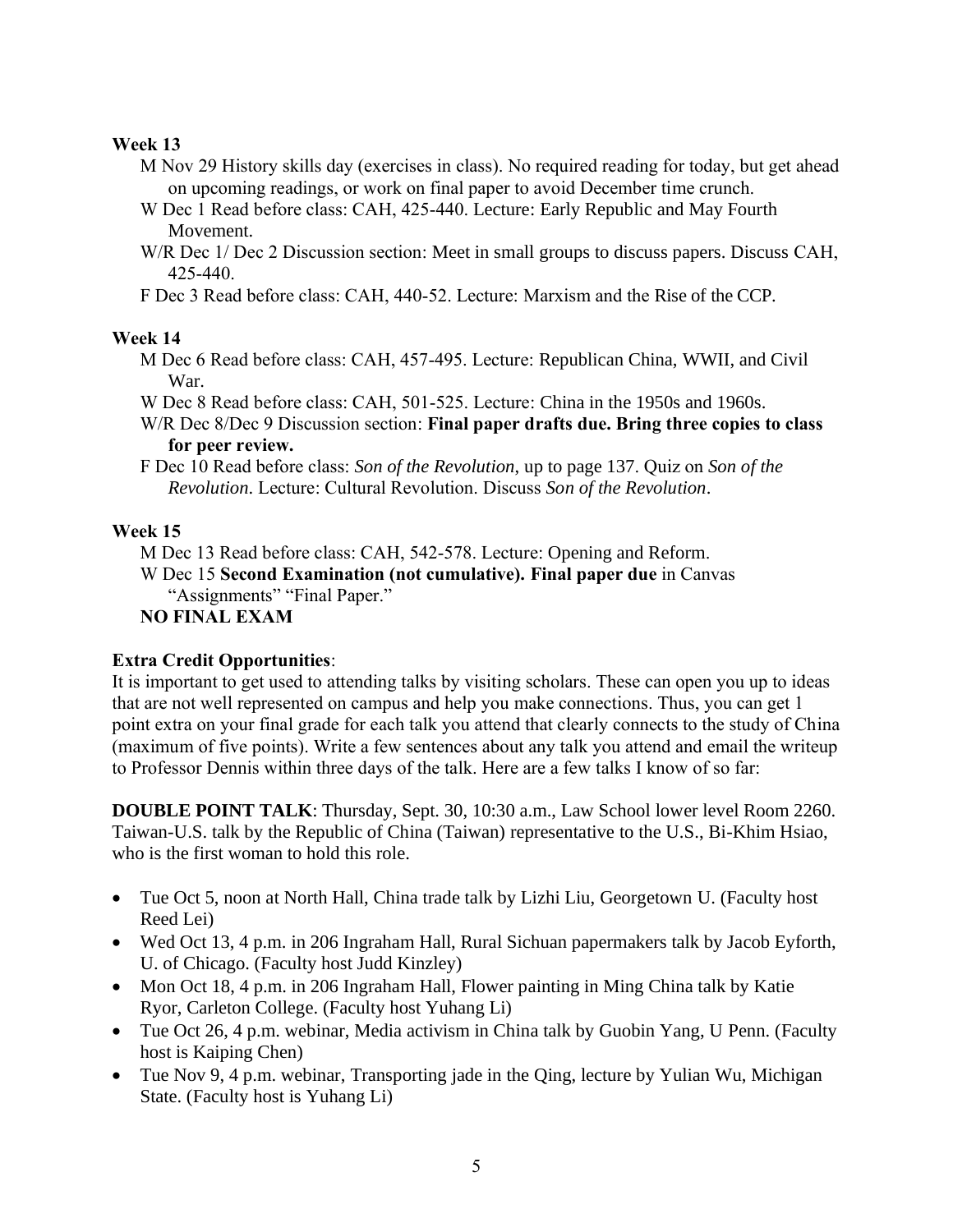#### Quizzes:

"The Master said: To learn and at due times to repeat what one has learnt, is that not after all a pleasure?" *The Analects of Confucius*, Waley translation, Book I, 1.

We will have short quizzes whenever I am so inclined (usually if I sense people are not doing the readings before class). They may be unannounced and cover the assigned readings and lecture material. So keep up and be prepared! Quizzes cannot be made up and are counted as part of your class participation grade.

# Grades: Class Participation/Discussion (includes quizzes on readings) 22% Map Quiz 5% Debate Assignment 8% Museum Field Trip and Report 5% *Pearl-Sewn Shirt* assignment 5% First exam 20% Second exam (not cumulative) 20% Final Paper, 1400-1600 words (not including footnotes and bibliography)15%

Please note that participation counts more than anything else. "Participation" means you are prepared, alert, and involved in discussions. This means that when you come to class you must have already read the assignment, thought about it, and noted highlights of what was said and what was not said. You will have the opportunity to lead discussion of readings during the semester and will be graded on this. Mr. Lin and I will decide the participation grade mainly on our impression of your overall contribution to discussion and class exercises.

**Attendance**: Generally speaking, if you are not physically or mentally present, or not complying with class and university policies, such as wearing a mask, you are not participating. That will hurt your grade. If you must be absent, call or e-mail Professor Dennis or Mr. Lin in advance. Keep us apprised of anything that could significantly impair your studies. Because everyone has other things to do, gets sick, has an out-of-town sporting event, or just needs a day off, **you may miss three lectures and one discussion without penalty**. After that, each absence will lower your class participation grade by five points. If you miss more than one-quarter of the classes, you will fail the course. You may not miss on an exam day, or on a day in which you are scheduled to lead discussion or make a presentation, unless you get prior approval.

I apply imperial Chinese theories of social control to grading. My framework recognizes both the coercive power of the law and the encouraging power of moral example. Poor grades may result from either transgressions or nescience.<sup>1</sup> Transgressions, such as failure to read an assignment, failure to carefully revise papers before turning them in, lazy thinking, etc., are dealt with using Legalist principles, "if the lord above severely punishes and rewards lightly, then it expresses that the ruler loves the people... By punishments eliminate punishments."<sup>2</sup>

<sup>&</sup>lt;sup>1</sup> You will come across many new terms during this course. Grandma gave you that dictionary for a reason. When the term is not in your dictionary, which occurs often, check a bigger dictionary, such as OED, or ask me.

<sup>2</sup> Shang-chün shu chieh-ku ting-pen, Chu Shih-ch'e, 1966.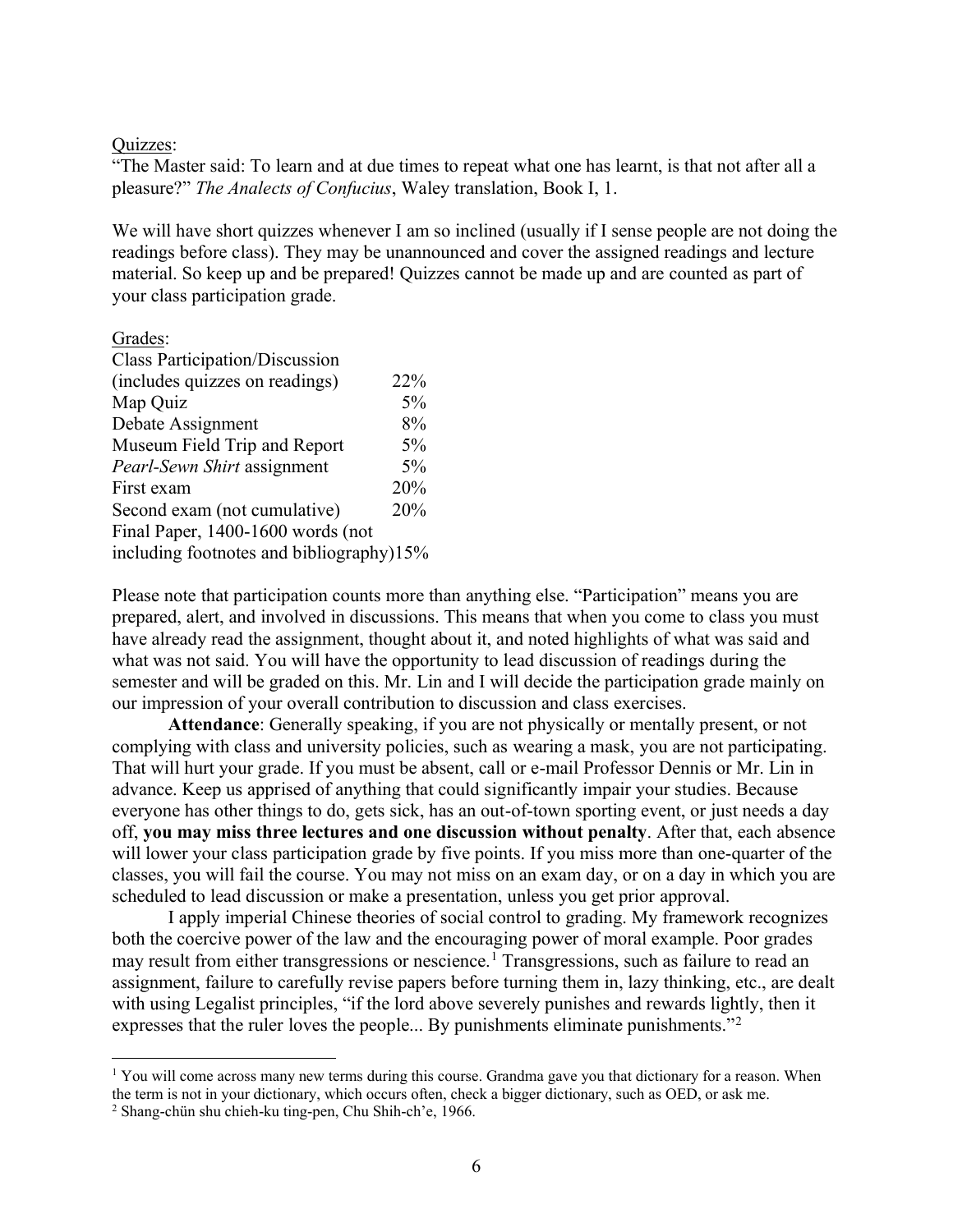Nescience, however, is students' natural state at the beginning of each course. It shall be approached with encouragement, assistance, and compassion (unless caused by transgressions). "We can master things we originally did not understand. We not only are capable of destroying the old world, we also can create a new world." Chairman Mao, 1949.

### Paper Format:

The final paper must be submitted as an electronic copy uploaded to our Canvas Assignments folder. The document should use one-inch margins, 12-point type, and double spacing, except in quotations, title, and footnotes.

The above format rule is not designed to stifle creativity, it simply provides uniformity and ease of reading. You may of course, where desired or necessary, incorporate graphics, video, sound, performance art, etc. If you want to do something other than mere writing, talk to me in advance so we can determine requirements.

# 

"When the Great Tao is lost sight of they try to compensate by being clever. This only breeds hypocrisy and sleight-of-hand."<sup>3</sup>

Wherever I have specified the length of a paper, you are not to exceed the upper limit. For example, if the assigned length is 1400-1600 words, you are not to write beyond 1600. A lean 1600 beats a flabby 3000. Learn proper editing or you will be sentenced to life exile in a malarial region. If you write 2000 words, we will simply cross off the last 600, tell you that your paper stopped in mid-sentence and lacked a conclusion. Such papers never score well. If your paper is too long, just revise it one more time, tighten up flabby phrasing, and cut useless and redundant statements. **Editing to a target length is an important life skill.**

# Plagiarism:

# Question: What's the policy?

Answer: "The proverb says: Don't insult a friend's wife or bully his concubine. You've done both you impudent ape! Come here and let me have a whack at you!" - Ox Demon King to Monkey (Sun Wukong) in *Journey to the West*. Think of your assignments as your teacher's beloved.

# Question: What is plagiarism?

Answer: Review the UW policy or ask me before submitting your paper. If you ask me in advance whether you can present material in a certain way, it is harmonious education. If you just present another's work without attribution, hoping you will not get caught, it will also be educational, however, the lesson learned will be that, indeed, the lot of sentient beings is to suffer.

Question: What will happen to me if I plagiarize?

<sup>3</sup> *Tao Te Ching,* article eighteen, Kwok, Palmer, Ramsay translation, 1993.